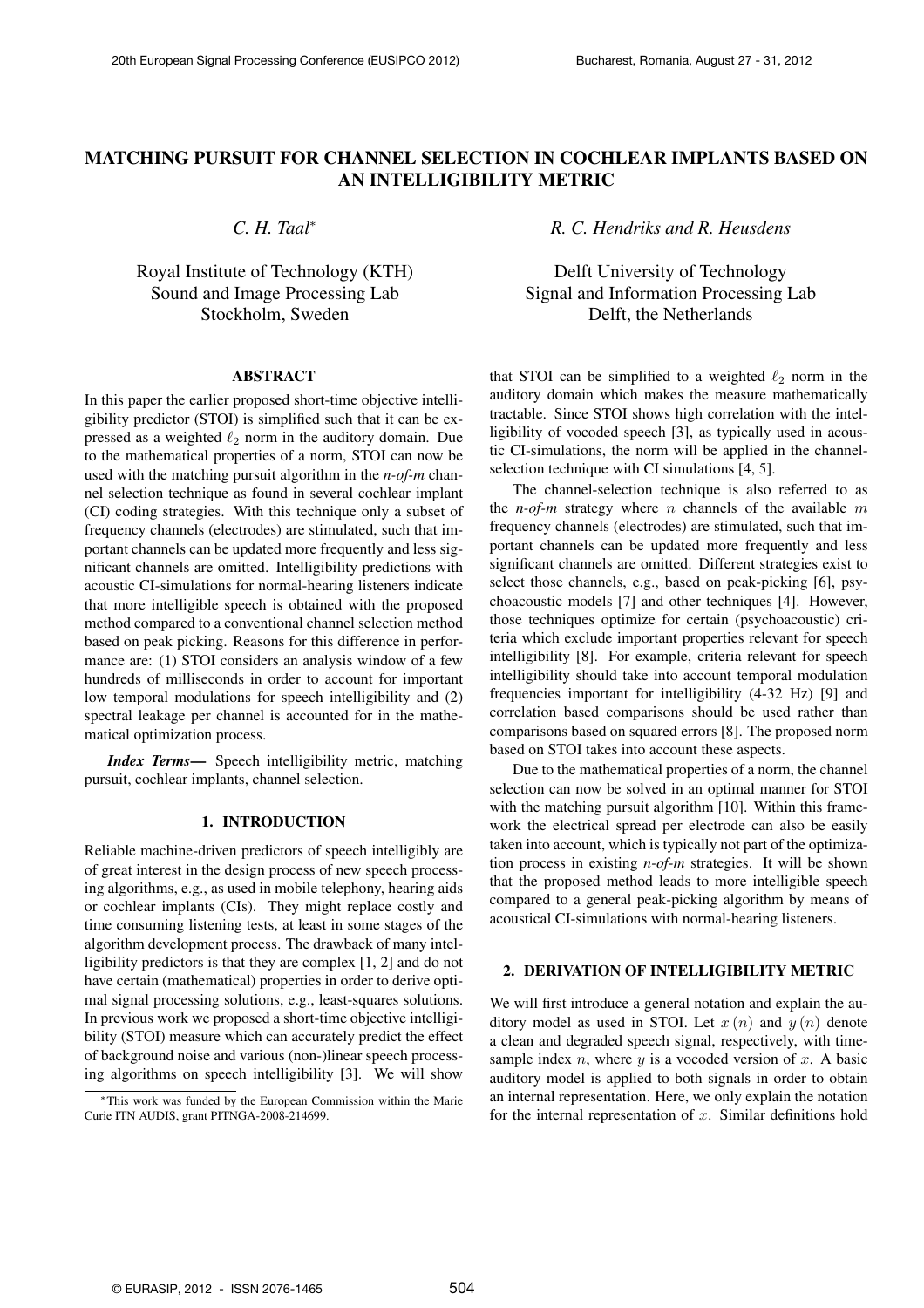for y. Let  $\hat{x}_m(k)$  denote the  $k^{th}$  DFT-bin of  $xw_m$ , where  $w_m$  denotes a Hann-window function with frame-index  $m$ . Here, a frame length of 16 ms is used with 50% overlap. The short-time DFT spectrum is converted into auditory bands as follows:

$$
X_{i,m} = \sum_{k} \left| \hat{h}_i(k)\hat{x}_m(k) \right|^2, \tag{1}
$$

where *i* denotes the auditory band index and  $\hat{h}_i$  represents an approximation of the magnitude response of a  $4^{th}$  order gammatone filter as described in [11]. The value  $X_{i,m}$  will be referred to as a time-frequency (TF) unit. In total, 32 filters are used with center frequencies linearly spaced on an ERB scale between 150 and 5000 Hz. STOI compares the clean and degraded speech in the auditory domain in blocks of approximately 400 milliseconds (see next section for more details). The following vector notation is used to denote such a block within one auditory band,

$$
\mathbf{x}_{i,m} = \begin{bmatrix} X_{i,m-M+1} & X_{i,m-M+2} & \cdots & X_{i,m} \end{bmatrix}^T, \qquad (2)
$$

where  $M$  can be used to control the length of such a speech segment, depending on the sample rate and window size. In this work, a sample rate of 16 kHz is used where  $M = 48$ . Vectors are concatenated over all auditory bands to denote a complete TF-block as:

$$
\mathbf{x}_{m} = \begin{bmatrix} \mathbf{x}_{1,m}^{T} & \mathbf{x}_{2,m}^{T} & \cdots & \mathbf{x}_{I,m}^{T} \end{bmatrix}^{T}, \quad (3)
$$

where  $I = 32$  denotes the total amount of auditory filters. The operator notation  $x_m = \mathcal{I}_m \{x\}$  is used to denote the complete transform from the time-domain to one TF-block in the auditory domain.

# **2.1. STOI Background and Simplification**

As proposed in STOI [3], an intermediate measure relevant for speech intelligibility of one TF-unit is defined as the sample correlation coefficient between the clean  $(\mathbf{x}_{i,m})$  and degraded  $(\mathbf{y}_{i,m})$  speech temporal band envelopes in one block. Blocks of a few hundreds of milliseconds are used to include important modulation frequencies for intelligibility [9]. The correlation coefficient is used, rather than, e.g., a squared error, to make sure that the measure is insensitive to band-level differences between  $x$  and  $y$ , which should not have a strong impact on speech intelligibility [8]. To simplify, the correlation coefficient is defined on the magnitude squared envelopes rather than the magnitude envelopes, as was originally proposed in STOI [3]. The benefit of this choice will become clear in Section 4. This gives:

$$
\rho_{i,m}(x,y) = \frac{\langle \mathbf{x}_{i,m} - \mu_{\mathbf{x}_{i,m}}, \mathbf{y}_{i,m} - \mu_{\mathbf{y}_{i,m}} \rangle}{\sigma_{\mathbf{x}_{i,m}} \sigma_{\mathbf{y}_{i,m}}}, \quad (4)
$$

where  $\langle \cdot, \cdot \rangle$  denotes the inner product with  $\| \cdot \|$  as its induced  $\ell_2$ -norm,  $\mu_{\mathbf{x}_{i,m}}$  the sample mean of  $\mathbf{x}_{i,m}$  and  $\sigma_{\mathbf{x}_{i,m}} =$  $\|\mathbf{x}_{i,m}-\mu_{\mathbf{x}_{i,m}}\|$ . Similar definitions hold for the degraded speech. The correlation coefficients  $\rho_{i,m}(x, y)$  are then combined into one number by computing its average over all TF-units:

$$
D = \frac{1}{\mathcal{M}} \sum_{i,m} \rho_{i,m}(x, y), \tag{5}
$$

where  $M$  denotes the total number of TF-blocks. It is expected that  $D$  is a monotonically increasing function of the speech intelligibility of  $y$ . In computing  $D$  only those TFblocks are considered in the summation where speech is present, see [3] for more details. An additional clipping procedure in STOI, which was included to limit the intermediate intelligibility range, is discarded in this work for simplicity.

### **2.2.** Interpretation as weighted  $\ell_2$  norm

To rewrite the intelligibility measure as a norm we first express (4) as an inner product:

$$
\rho_{i,m}\left(x,y\right) = \langle \bar{\mathbf{x}}_{i,m}, \bar{\mathbf{y}}_{i,m} \rangle, \tag{6}
$$

where a general normalization procedure is denoted by  $\overline{(\cdot)}$  =  $((\cdot) - \mu_{(\cdot)})/\sigma_{(\cdot)}$ . Hence, the inner product  $\langle \bar{\mathbf{x}}_{i,m}, \bar{\mathbf{y}}_{i,m} \rangle$  can be used to induce the following norm:

$$
\begin{array}{rcl} \left\| \bar{\mathbf{x}}_{i,m} - \bar{\mathbf{y}}_{i,m} \right\|^2 & = & \left\| \bar{\mathbf{x}}_{i,m} \right\|^2 + \left\| \bar{\mathbf{y}}_{i,m} \right\|^2 - 2 \left\langle \bar{\mathbf{x}}_{i,m}, \bar{\mathbf{y}}_{i,m} \right\rangle \\ & = & 2 - 2\rho_{i,m} \left( x, y \right). \end{array} \tag{7}
$$

It can now be observed that maximizing  $\rho_{i,m}$  implies minimizing the norm  $\|\bar{\mathbf{x}}_{i,m} - \bar{\mathbf{y}}_{i,m}\|^2$ . However, its minimizing argument only determines the optimal  $y_{i,m}$  up to a scaling  $\sigma_{\mathbf{y}_{i,m}}$  and amplitude shift  $\mu_{\mathbf{y}_{i,m}}$ . In this work we aim for the solution where the clean speech is the target, with the assumption that  $\mu_{\mathbf{x}_{i,m}} \approx \mu_{\mathbf{y}_{i,m}}$  and  $\sigma_{\mathbf{x}_{i,m}} \approx \sigma_{\mathbf{y}_{i,m}}$ . This is motivated by the fact that we are working in blocks of a few hundreds of milliseconds, and it is expected that the errors introduced to  $y_{i,m}$  will average to a minimal impact when summing over all its elements in the calculation of the scaling  $\sigma_{y_{i,m}}$  and amplitude shift  $\mu_{\mathbf{y}_{i,m}}$ . This gives:

$$
\left\|\bar{\mathbf{x}}_{i,m} - \bar{\mathbf{y}}_{i,m}\right\|^2 \approx \left\|a_{i,m}\left(\mathbf{x}_{i,m} - \mathbf{y}_{i,m}\right)\right\|^2 \tag{8}
$$

where  $a_{i,m} = \sigma_{\mathbf{x}_{i,m}}^{-1}$ . By vector concatenation as in (3) the summation over frequency  $i$  in (5) can be replaced by defining a new norm over a complete TF-block. First, a diagonal weighting matrix is defined as:

$$
\mathbf{A}_{m} = \text{diag} \left( a_{1,m} \mathbf{I}_{M} \quad a_{2,m} \mathbf{I}_{M} \quad \cdots \quad a_{I,m} \mathbf{I}_{M} \right), \quad (9)
$$

where  $I_M$  is the identity matrix of size M. A weighted norm for one TF-block is then given as follows: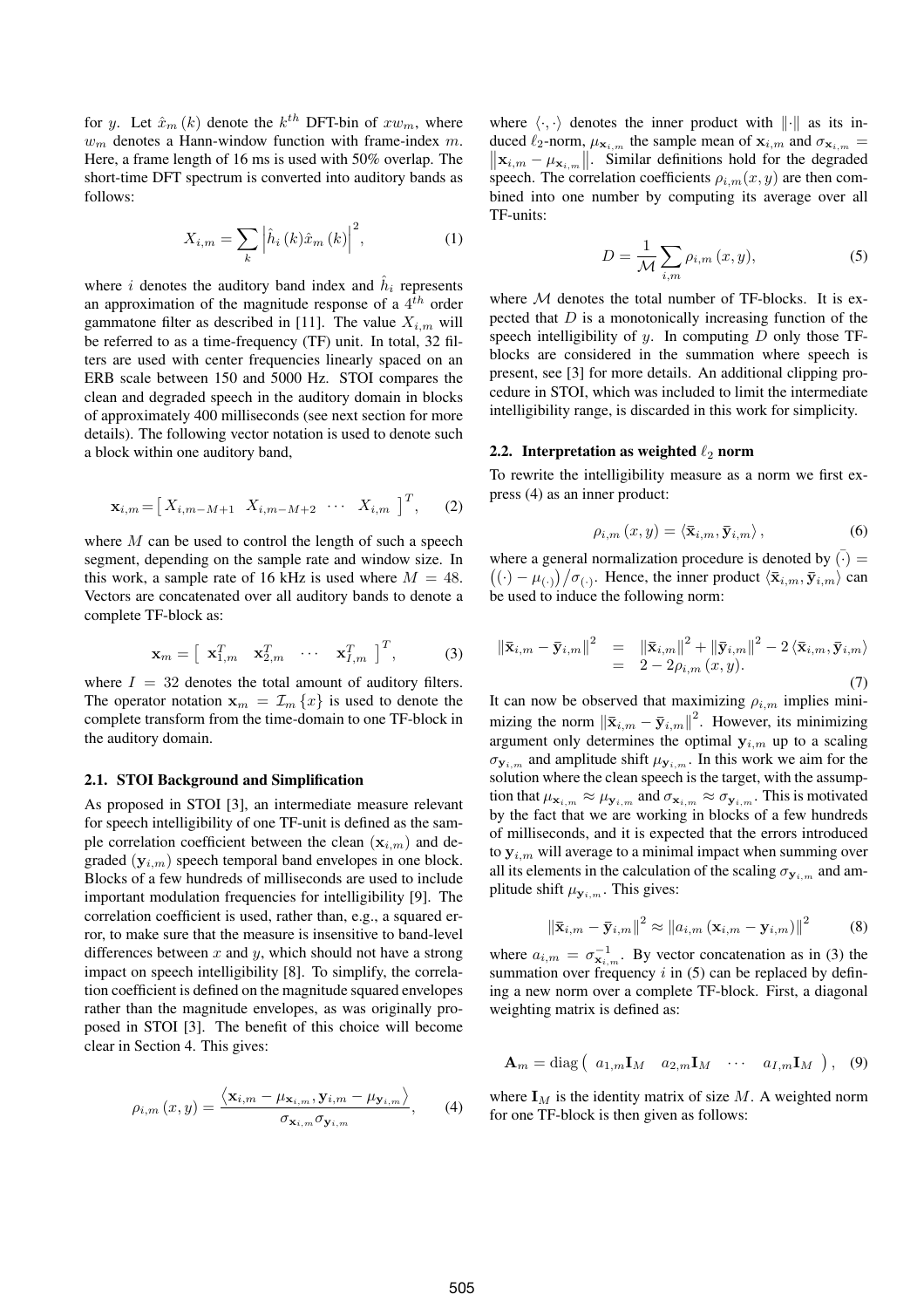$$
\left\|\mathbf{A}_{m}\left(\mathbf{x}_{m}-\mathbf{y}_{m}\right)\right\|^{2}=\sum_{i}\left\|a_{i,m}\left(\mathbf{x}_{i,m}-\mathbf{y}_{i,m}\right)\right\|^{2}.\tag{10}
$$

These weighted norms are then combined by a summation over time, where for optimization purposes the averaging constant M in (5) can be discarded. Note that  $A_m$  is only a function of the clean speech  $x_m$ . As a result, it only has to be calculated once for each frame after which the norm can be evaluated for any arbitrary  $y_m$ .

### **3. APPLICATION TO CI CHANNEL SELECTION**

The proposed intelligibility metric will be used in the CI channel-selection technique with the matching pursuit algorithm [10]. With this algorithm, a signal x is synthesized as a weighted sum of functions (sometimes called atoms or elements) which are chosen from a dictionary [10]. The algorithm is iterative, where for each iteration  $p$  the best matching function q from the dictionary  $D$  is chosen and subtracted from the residual at the previous iteration. Since only one element is considered per iteration, the algorithm is greedy. The eventual synthesized speech signal can be described by:

$$
x \approx \sum_{p} \alpha^{(p)} g^{(p)},\tag{11}
$$

where the selection of the best dictionary element and weighting coefficient  $\alpha$  is based on minimizing some norm of the eventual residual r. For the  $(p + 1)^{th}$  iteration this residual is given as follows:

$$
r^{(p+1)} = r^{(p)} - \alpha^{(p)}g^{(p)},
$$
\n(12)

where for the first iteration the residual is taken equal to the target signal, i.e,  $r^{(1)} = x$ . The optimal solution for the weighting coefficient and selection of the dictionary element in each iteration is given by [10],

$$
\alpha^{(p)} = \frac{\langle g^{(p)}, r^{(p)} \rangle}{\|g^{(p)}\|^2}
$$
\n
$$
g^{(p)} = \arg \max_{g \in \mathcal{D}} \frac{\langle g, r^{(p)} \rangle}{\|g\|} \tag{13}
$$

#### **3.1. Intelligibility Relevant Matching Pursuit**

Since all diagonal elements of  $A_m$  in (10) are real and positive a new norm relevant for speech intelligibility can be defined, say  $\left\| \cdot \right\|_{\mathbf{A}_m}$ , which is induced from the following inner product:

$$
\left\langle \mathbf{x}_m, \mathbf{y}_m \right\rangle_{\mathbf{A}_m} = \left\langle \mathbf{A}_m \mathbf{x}_m, \mathbf{A}_m \mathbf{y}_m \right\rangle. \tag{14}
$$

Now we can insert the proposed norm and inner product based on STOI in (12) and (13). Here, the dictionary will be defined by  $\mathcal{D} = \mathbf{g}(\gamma)_{\gamma \in \Gamma}$ , where  $\Gamma$  denotes the set of CI frequency channel indices. Each element represents the internal representation of a short-time pulse within a specific CI channel and will be used to model  $x_m$ . One can choose the dictionary according to the properties of the CI and include aspects like the pulse duration, channel center frequencies or the amount of current spread. To imply low algorithmic delay no future time-samples are taken into account in these internal representations for a given pulse.

For the first iteration where no channel selection has been made yet, the residual is set to  $\mathbf{r}_m^{(1)} = \mathbf{x}_m$ , where for the next iterations we have:

$$
\mathbf{r}_m^{(p+1)} = \mathbf{r}_m^{(p)} - \alpha^{(p)} \mathbf{g}^{(p)}.
$$
 (15)

The solution for the best dictionary element and optimal weighting for each iteration relevant for the proposed metric is then given by:

$$
\alpha^{(p)} = \frac{\langle \mathbf{g}^{(p)}, \mathbf{r}_m^{(p)} \rangle_{\mathbf{A}_m}}{\|\mathbf{g}^{(p)}\|_{\mathbf{A}_m}^2}
$$
\n
$$
\mathbf{g}^{(p)} = \arg \max_{g \in \mathcal{D}} \frac{\langle \langle \mathbf{g}, \mathbf{r}_m^{(p)} \rangle_{\mathbf{A}_m}}{\|\mathbf{g}\|_{\mathbf{A}_m}}.
$$
\n(16)

After the channels have been selected, the eventual residual  ${\bf r}_m$  is stored and shifted one time-frame over m for the initial residual  $\mathbf{r}_{m+1}^{(1)}$ . In this manner, past channel selections are also taken into account for the decisions of the current time-frame.

#### **4. VOCODER DETAILS**

CI simulations are performed with a vocoder based on sinusoidal carriers similar to [5]. In this vocoder 20 channels are used with logarithmically spaced frequencies between 150- 5000 Hz. Each sinusoid is segmented into 8 ms length, 50% overlap Hann-windowed frames, which implies a channel simulation rate of 250 Hz. Note that these settings simulate the properties of the CI-processor and are chosen independently of the auditory model from Section 2.

First we will show that the time-domain additivity of the TF-spaced sinusoids in the vocoder can be preserved in the auditory domain, which validates the use of (11) in the auditory domain. Let a scaled and TF-spaced sinusoid be described as follows:

$$
s_{\gamma}(n) = a_{\gamma} \cos \left(\omega_{\gamma} n + \phi\right) w_{s}(n), \qquad (17)
$$

where  $\omega_{\gamma}$  and  $a_{\gamma}$  denote the angular frequency and amplitude for channel  $\gamma$ , respectively, and  $w_s$  its window function (the subscript s of this vocoder window is used to denote its difference with the auditory model window  $w_m$  from Section 2). For readability, the vocoder relevant frame-index is omitted and we assume that  $w_s$  represents the current frame of interest. Since the phase is of minor importance for intelligibility in these short time frames [12],  $\phi$  is assumed to be i.i.d. uniformly distributed between 0 and  $2\pi$  and only the average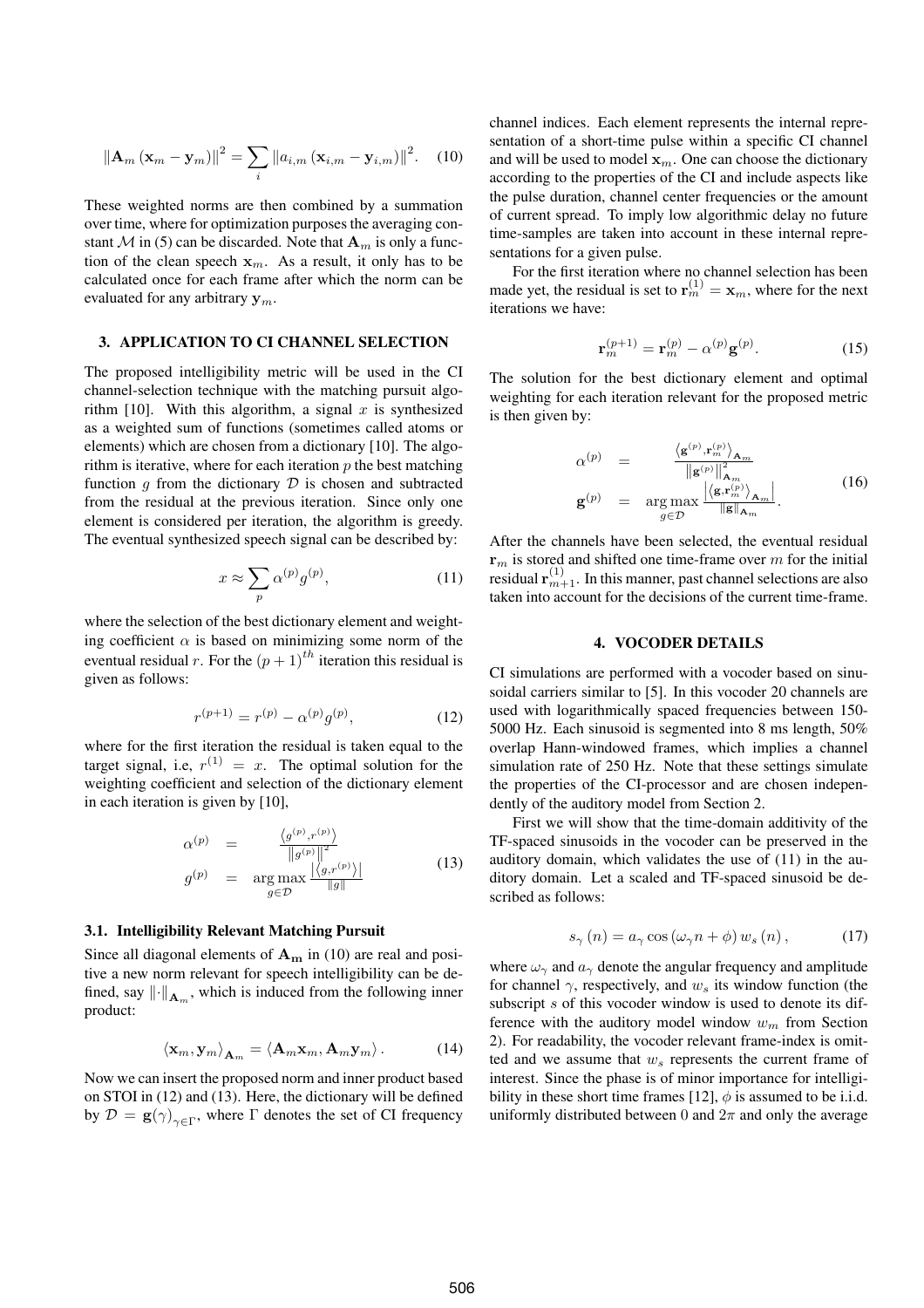

**Fig. 1**. Two example elements for each dictionary  $\mathcal{D}_1$  and  $\mathcal{D}_2$ where  $\gamma = \{5, 15\}$ . Left plots show realizations of  $s_{\gamma}$  and right plots the average internal representations.

internal representation is considered. The expected value of  $s<sub>γ</sub>$  for one TF-unit in the auditory domain, as in (1), equals:

$$
E_{\phi}\left[\left(S_{\gamma}\right)_{i,m}\right] = \frac{1}{2} \sum_{k} \left|\hat{h}\left(k\right) \widehat{\left(w_{s}e^{j\pi\omega_{\gamma}}\right)}_{m}(k)\right|^{2}.\tag{18}
$$

Moreover, the expected value of the internal representation of a sum of weighted sinusoids is given by:

$$
E_{\phi}\left[\mathcal{I}_m\left\{\sum_{\gamma}a_{\gamma}s_{\gamma}\right\}\right] = \sum_{\gamma}|a_{\gamma}|^2E_{\phi}\left[\mathcal{I}_m\left\{s_{\gamma}\right\}\right],\quad(19)
$$

where the cross terms between the weighted sinusoids in the auditory domain are zero due to the i.i.d. assumption. This is a direct consequence of taking into account squared magnitudes in (1) rather than the squared root of this term. Hence, the weighted sum of sinusoids results in a squared weighted sum of average functions in the auditory domain. Note that a realization of this internal representation is expected to be close to its expected value, since the proposed metric discards all DFT-phase information in (1). Motivated by this, each element in the dictionary  $\mathcal{D} = \mathbf{g}(\gamma)_{\gamma \in \Gamma}$  is defined as  $\mathbf{g}(\gamma) = E[\mathcal{I}_m \{s_\gamma\}]$ . The frame index m is taken equal to the last frame which still overlaps with  $w_s$ . This means that



**Fig. 2**. Prediction results for proposed matching pursuit (MP) and peak picking (PP) algorithm (a higher score denotes more intelligible speech). The predictors STOI [3], DAU [1] and NCM [2] are all known to be reliable with vocoded speech.

the dictionary depends on the alignment between  $w_s$  and the chosen m. Since the support of  $w_m$  (16 ms) is double the support of  $w_s$  (8 ms), two possible alignments exist for which the dictionaries, say  $\mathcal{D}_1$  and  $\mathcal{D}_2$ , can be pre-calculated and stored. Two example dictionary elements are shown for both dictionaries in Figure 1. This figure also illustrates how  $m$  is chosen given  $w_s$  by highlighting the windows of the auditory model. The eventual vocoded speech signal for time-frame w<sub>s</sub> is then synthesized as<sup>1</sup>  $x \approx \sum \sqrt{\alpha^{(p)}} s_{\gamma^{(p)}}$ . p

# **5. EXPERIMENTAL RESULTS**

The proposed matching pursuit (MP) algorithm is compared with the peak-picking (PP) algorithm which is currently still the basis of several existing coding strategies in CIs [4]. Signal processing details of the peak-picking algorithm can be found in [5].

Three intelligibility predictors are used to assess the intelligibility of MP and PP where the number of selected channels is varied between 1 and 5. These predictors consist of STOI [3] (the model which was simplified in Section 2), a model developed by Christiansen and Dau (DAU) [1] and the normalized covariance metric (NCM) [2]. These measures are recently proposed and can be considered as state-of-theart for intelligibility prediction of vocoded speech. The results are shown in Fig. 2 from which we can conclude that all three measures predict that the intelligibility of MP is higher than PP. A result which is in line with informal listening tests. Largest improvements are predicted with STOI, which is not that surprising since this is the measure initially used for optimization. NCM and DAU predict that the speech intelligibility for MP with 1 sinusoid is roughly equal to the intelligibility with PP for 2 and 3 sinusoids, respectively. In the near-future real listening tests will be performed to quantify the absolute difference between MP and PP.

<sup>&</sup>lt;sup>1</sup>In rare cases it may occur that the optimal  $\alpha$  for a specific iteration is negative. Since a negative amplitude in the auditory domain does not have a meaning in the time-domain these channels are discarded.